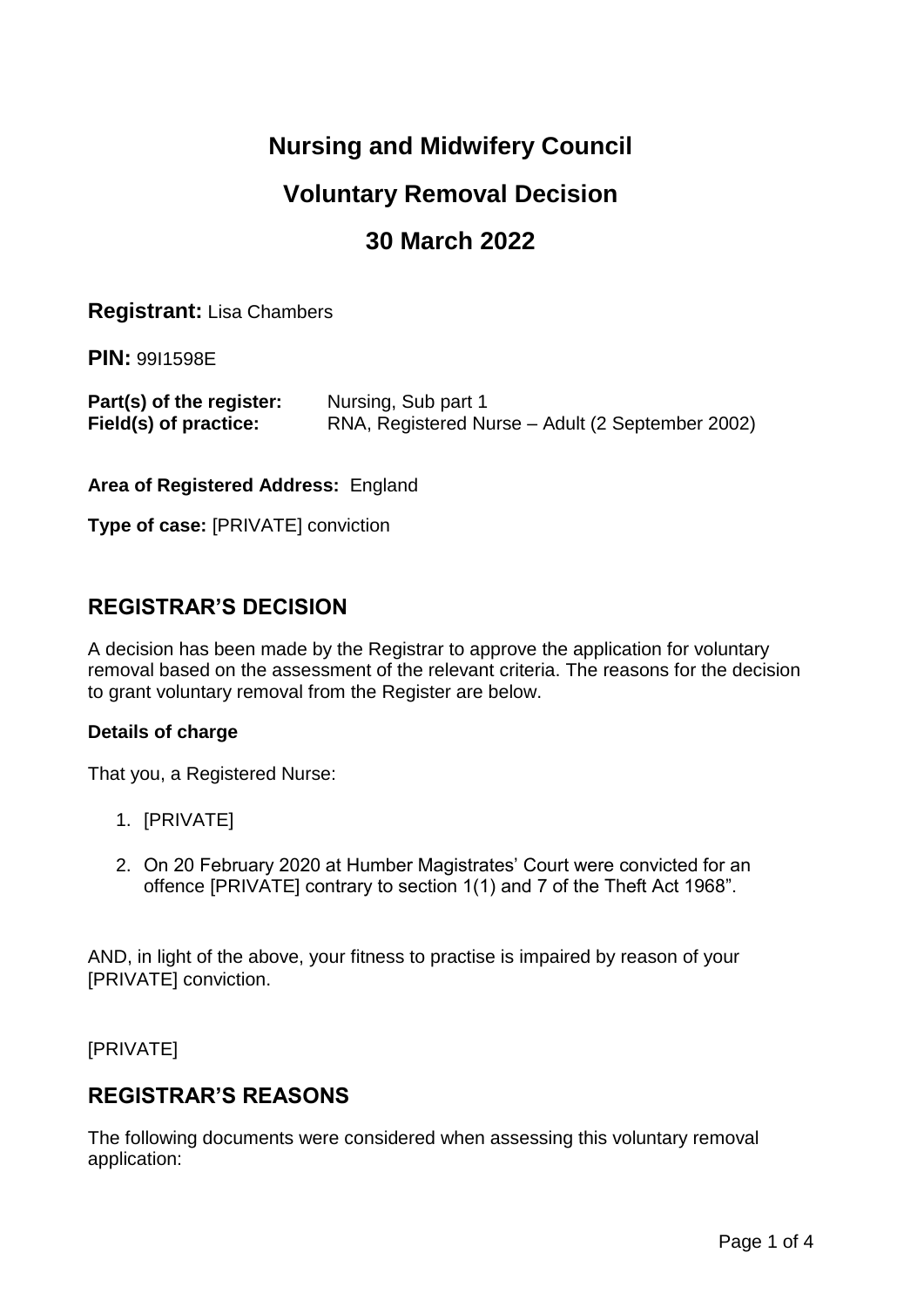- Voluntary removal application form
- Draft schedule of charge
- Case Examiners' decision letter dated 1 July 2021
- Ms Chambers' reflective mitigation statement undated
- Ms Chambers' statement dated 26 November 2020
- Ms Chambers' email dated 18 February 2021
- [PRIVATE]
- Completed Case Management form, dated 21 October 2021
- [PRIVATE]

### **Background**

An application has been made by Ms Lisa Chambers to remove her name from the nursing register through our voluntary removal process.

Ms Chambers is currently awaiting hearing before our Fitness to Practise Committee. This follows concerns we were told about on 11 October 2019 by the Head of Nursing at Scunthorpe General Hospital, which is part of the North Lincolnshire and Goole NHS Foundation Trust. Ms Chambers worked at the Trust for 19 years, and last practised in October 2019. At the material time Ms Chambers was Acting Deputy Ward Manager.

The background to the allegations are as follows:

[PRIVATE]

[PRIVATE]

Later that day Ms Chambers presented at Scunthorpe Police Station and admitted theft [PRIVATE] Ms Chambers was arrested on suspicion of Theft by Employee and later convicted on 20 February 2020 after pleading guilty. Ms Chambers was sentenced to a community order, with 60 hours of unpaid work and a rehabilitation activity requirement.

### **Public interest considerations**

On 14 June 2020, the Case Examiners referred the concerns to the Fitness to Practise Committee having decided there's a realistic prospect of impairment to uphold public confidence.

The Case Examiners acknowledged that this wasn't a case about Ms Chambers' clinical practice, [PRIVATE] However, based on Ms Chambers' insight [PRIVATE] the Case Examiners concluded that Ms Chambers isn't a risk to the health, safety and wellbeing of the public.

Ms Chambers applied for voluntary removal from the nursing register because she says she won't be able to secure work as a nurse having been convicted of an offence. Ms Chambers acknowledges that her fitness to practise is impaired [PRIVATE] She accepts the facts of the concerns. Ms Chambers has since retrained as an alternative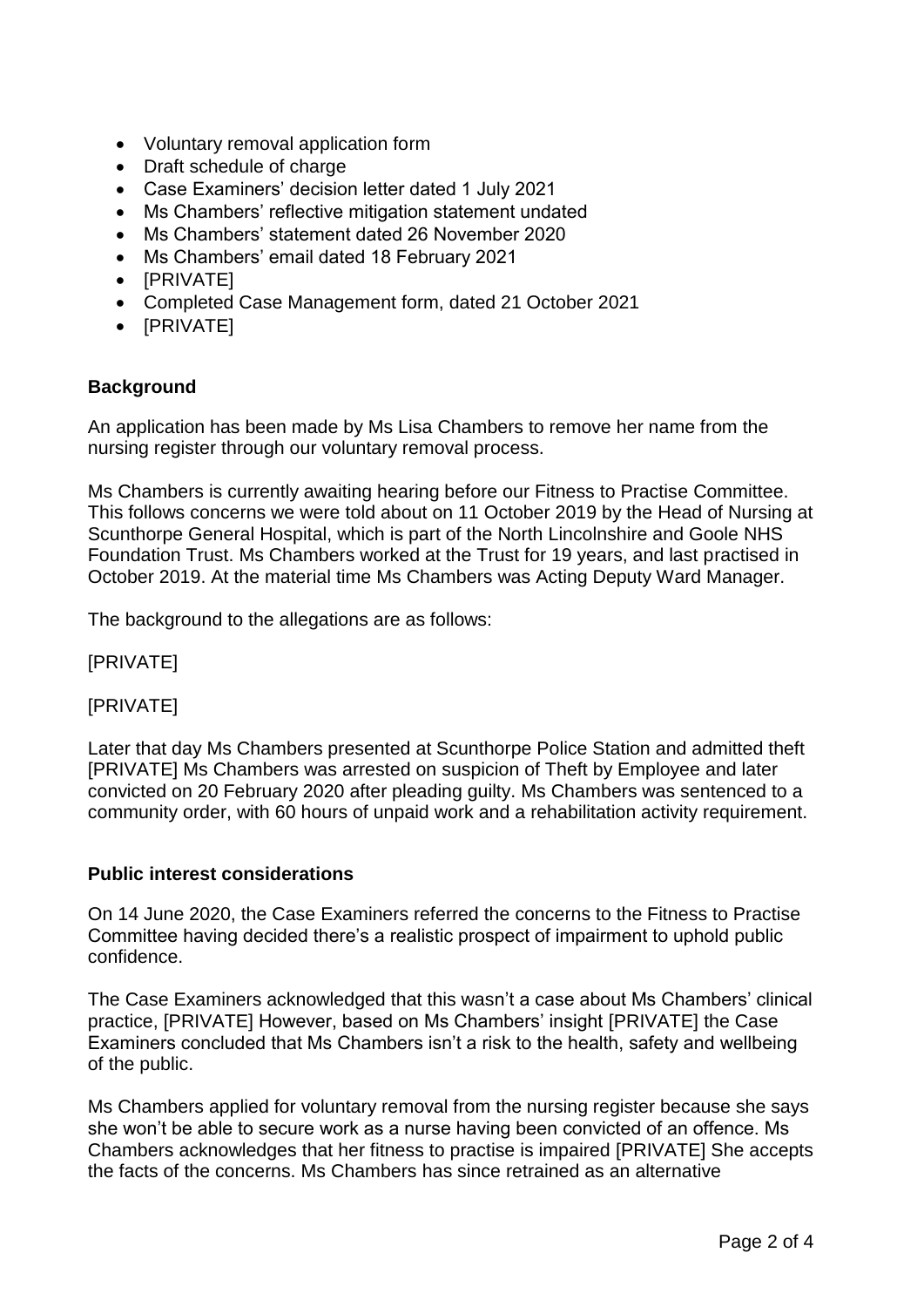complementary therapist and continues to work voluntarily in the local charity shop where she carried out the unpaid work requirement of her community order.

Ms Chambers has signed a declaration to say that she won't reapply to our register for a period of at least 5 years. [PRIVATE]

We've seen that Ms Chambers has displayed immense remorse for her actions; she describes how she feels disgusted at her behaviour [PRIVATE] We're aware that Ms Chambers attended at the police station voluntarily to confess [PRIVATE]. From the information provided to us [PRIVATE], it is clear that Ms Chambers has extensive insight into her behaviour. [PRIVATE]

[PRIVATE]

[PRIVATE]

[PRIVATE]

On 4 March 2022, we wrote to the maker of the allegation for comment on the application for voluntary removal. We've not received a response.

Our guidance says the only circumstances in which we'll accept applications for VR are:

- the nurse, midwife or nursing associate accepts the regulatory concern(s);
- the regulatory concerns are not so serious that they are fundamentally incompatible with being a registered professional; and
- the nurse, midwife or nursing associate provides evidence that they do not intend to continue practising.

Our fitness to practise principles explain that in cases that aren't about clinical practice, taking action to maintain public confidence or uphold standards is only likely needed if the concerns raise fundamental questions about the trustworthiness of the professional in question. Our guidance says that conduct, such as dishonesty, could affect trust where it's related to professional practice.

Our guidance also explains that where concerns relate to convictions, they are less likely to be appropriate candidates for voluntary removal if the seriousness of the conduct is fundamentally incompatible with being a registered professional.

I've taken into consideration the link between Ms Chambers' conviction and her professional practice, [PRIVATE] I've also taken into consideration the insight that Ms Chambers has shown and the fact she voluntary attended at the police station to admit to the theft. [PRIVATE]

### [PRIVATE].

I've weighed Ms Chambers' interest in removing her name from the register against the wider public interest in this matter being dealt with by the Fitness to Practise Committee.